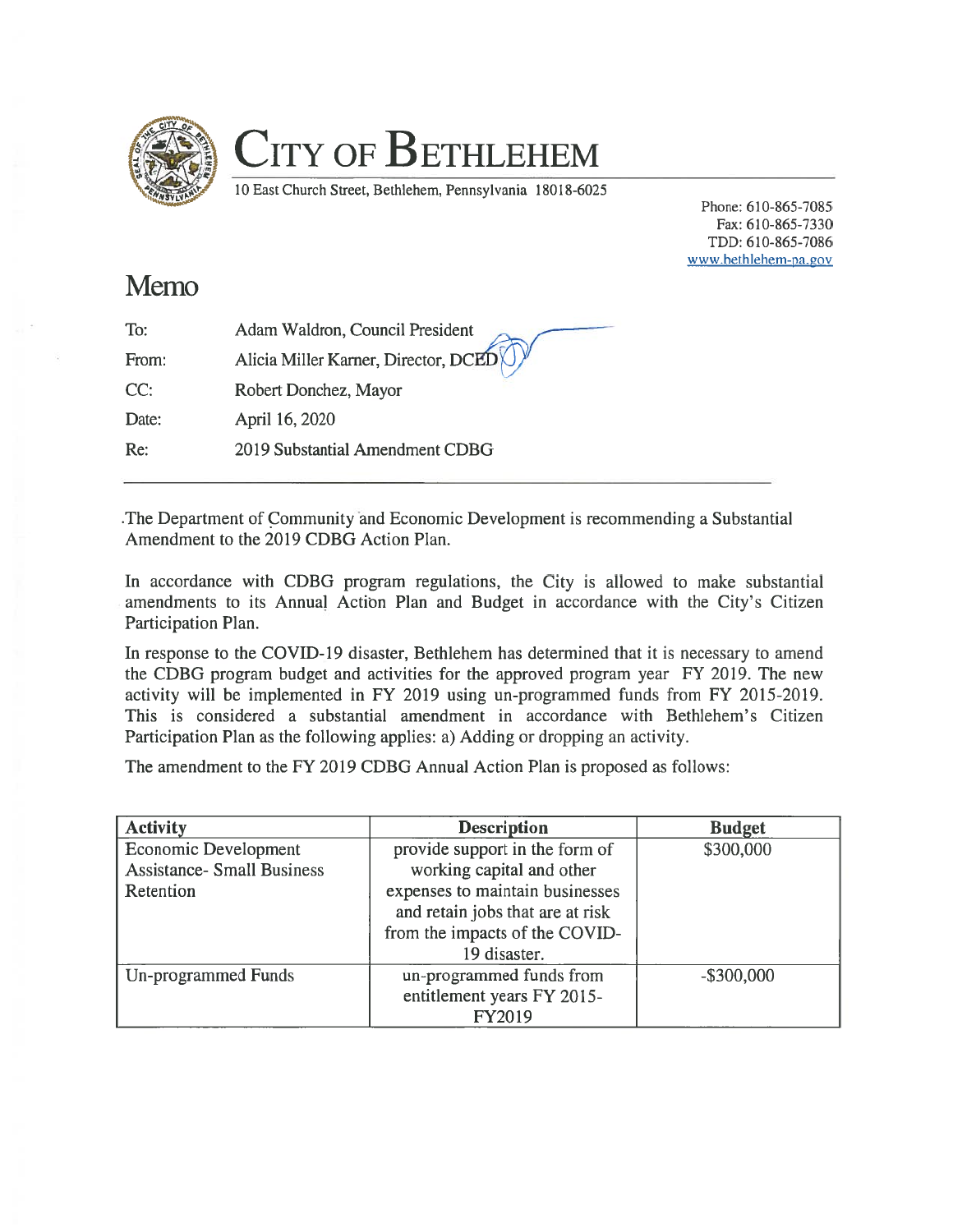The City is implementing <sup>a</sup> HUD issued waiver on the duration of the public comment period for the substantial amendment process. This document has been made available to the public for five days, starting on April 16, 2020.

Please consider these proposed changes and the attached resolution at the Tuesday, April 21, 2020, council meeting.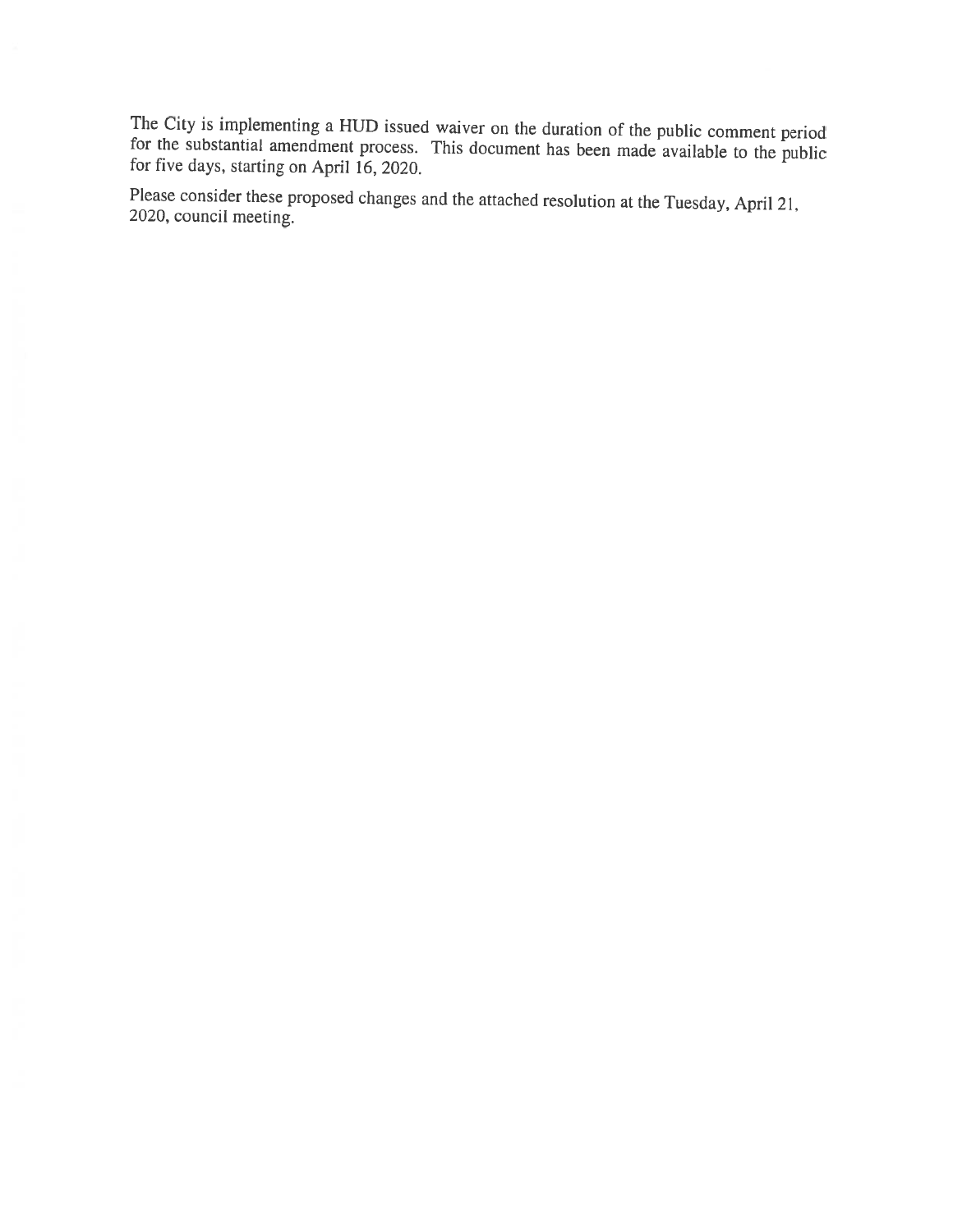## RESOLUTION NO. 2020 -

WHEREAS, Federal regulations allow the City of Bethlehem, Pennsylvania, as <sup>a</sup> HUD entitlement community, to prepare an Amendment to the Community Development Block Grant Program Action Plan; and

WHEREAS, the City of Bethlehem has prepared a Substantial Amendment to the 2019 Action Plan; and,

WHEREAS, the City of Bethlehem implemented waivers issued by HUD as they relate to COVID-19 disaster relief activities in the City of Bethlehem. The waivers allow for <sup>a</sup> modified process for public participation of proposed amendments. The waivers are listed below as they appear in the HUD issued document:

Waiver #8. Consolidated Planning Requirements - HOME, CDBG, HTF, ESG, and HOPWA Programs - Citizen Participation Public Comment Period for Consolidated Plan Amendment

Waiver #9. Consolidated Planning Requirements - HOME, CDBG, HTF, ESG, and HOP WA Programs — Citizen Participation Reasonable Notice and Opportunity to Comment

The draft amendment was available for public display online at www.bethlehempa.gov for the required <sup>5</sup> day comment period from April 16, 2020, to April 21, 2020.

NOW, THEREFORE BE IT RESOLVED BY THE CITY COUNCIL OF THE CITY OF BETHLEHEM:

- 1. That the Action Plan Amendment for FY 2019 for the City of Bethlehem for the period from January 1,2019 to December 31, 2019, is hereby approved.
- 2. That the Mayor of the City of Bethlehem is authorized to provide the necessary assurances and certifications to the U.S. Department of Housing and Urban Development and to submit the FY 2019 Action Plan Amendment for HUD approval.